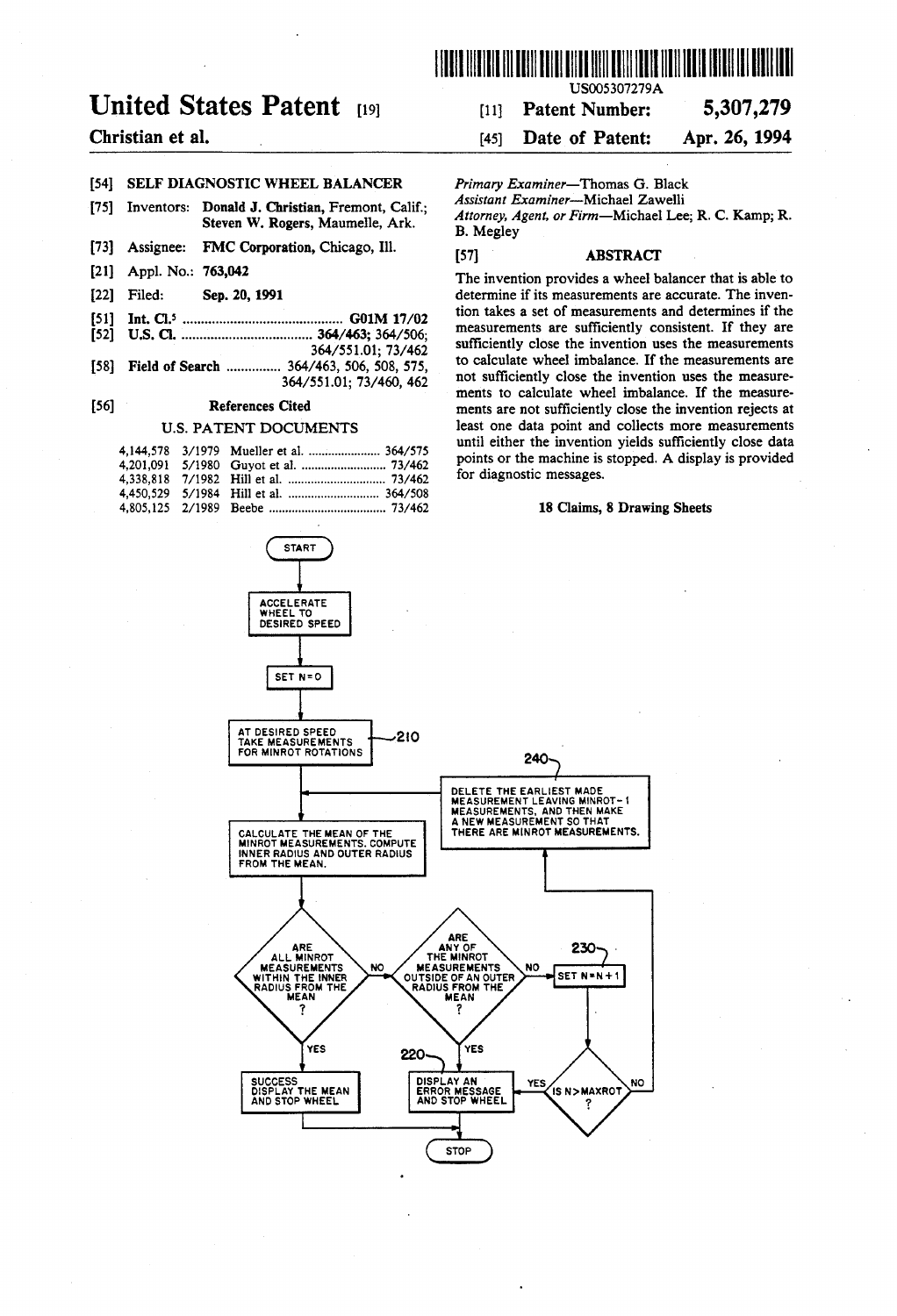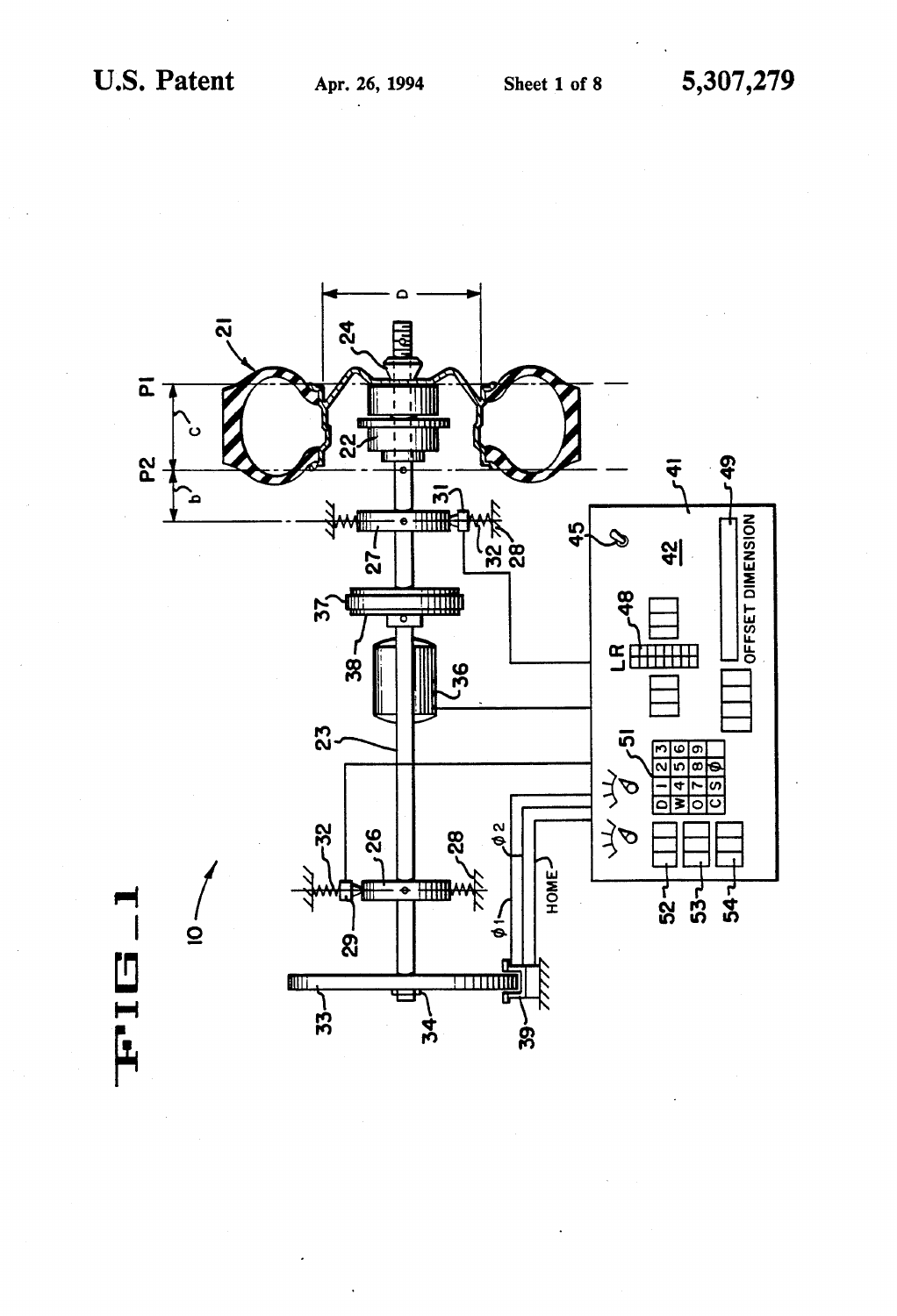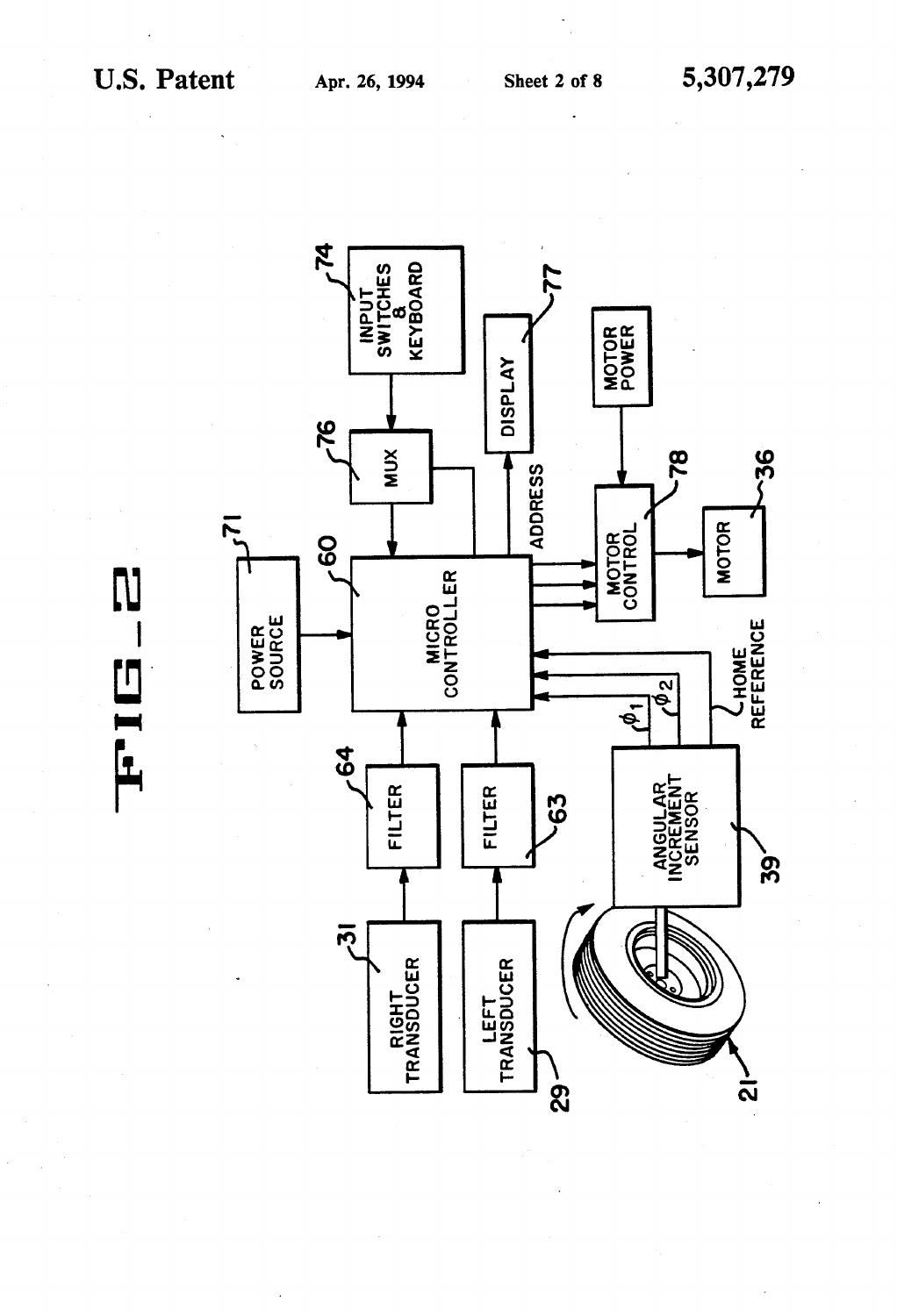

 $\mathbf{r}$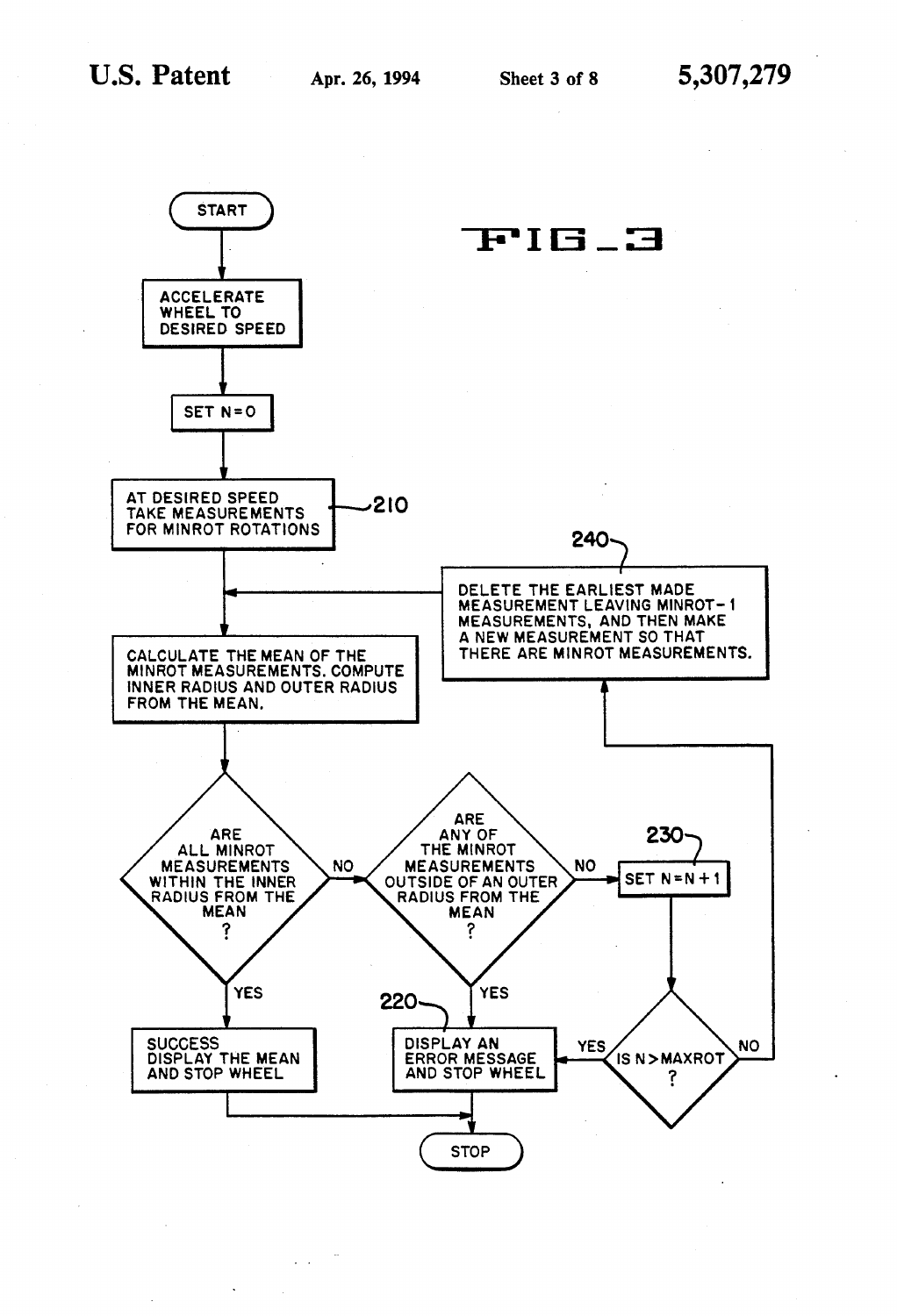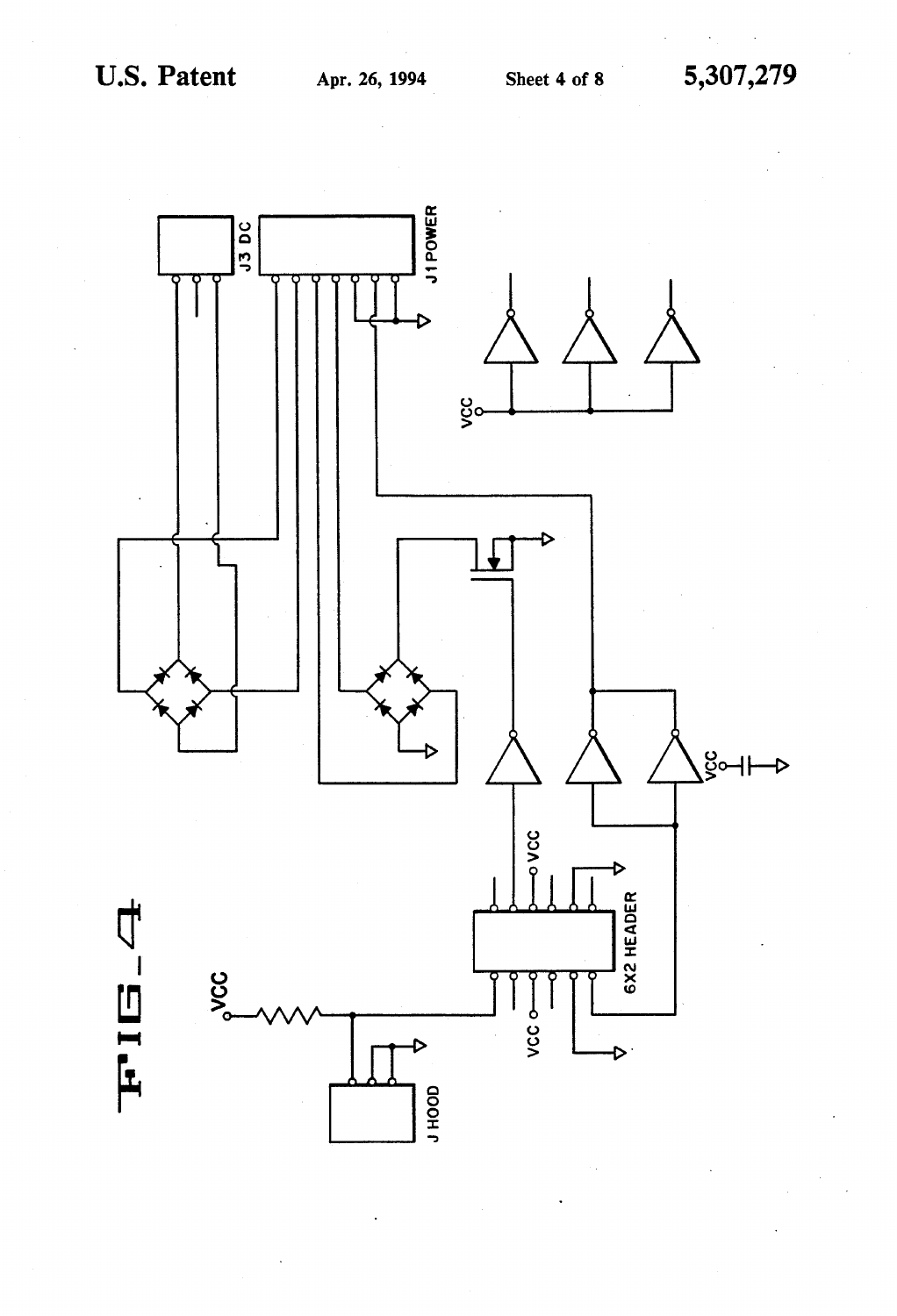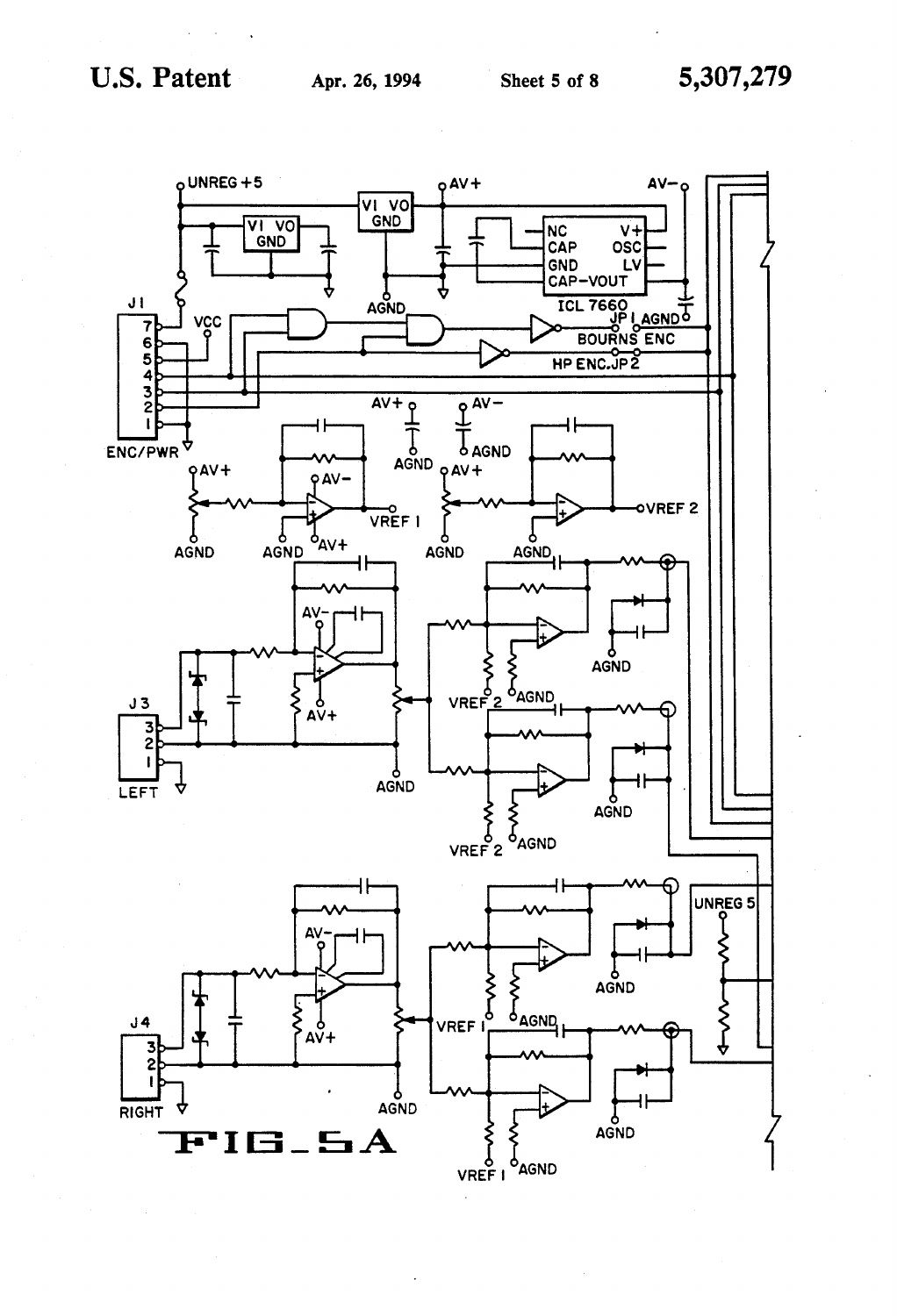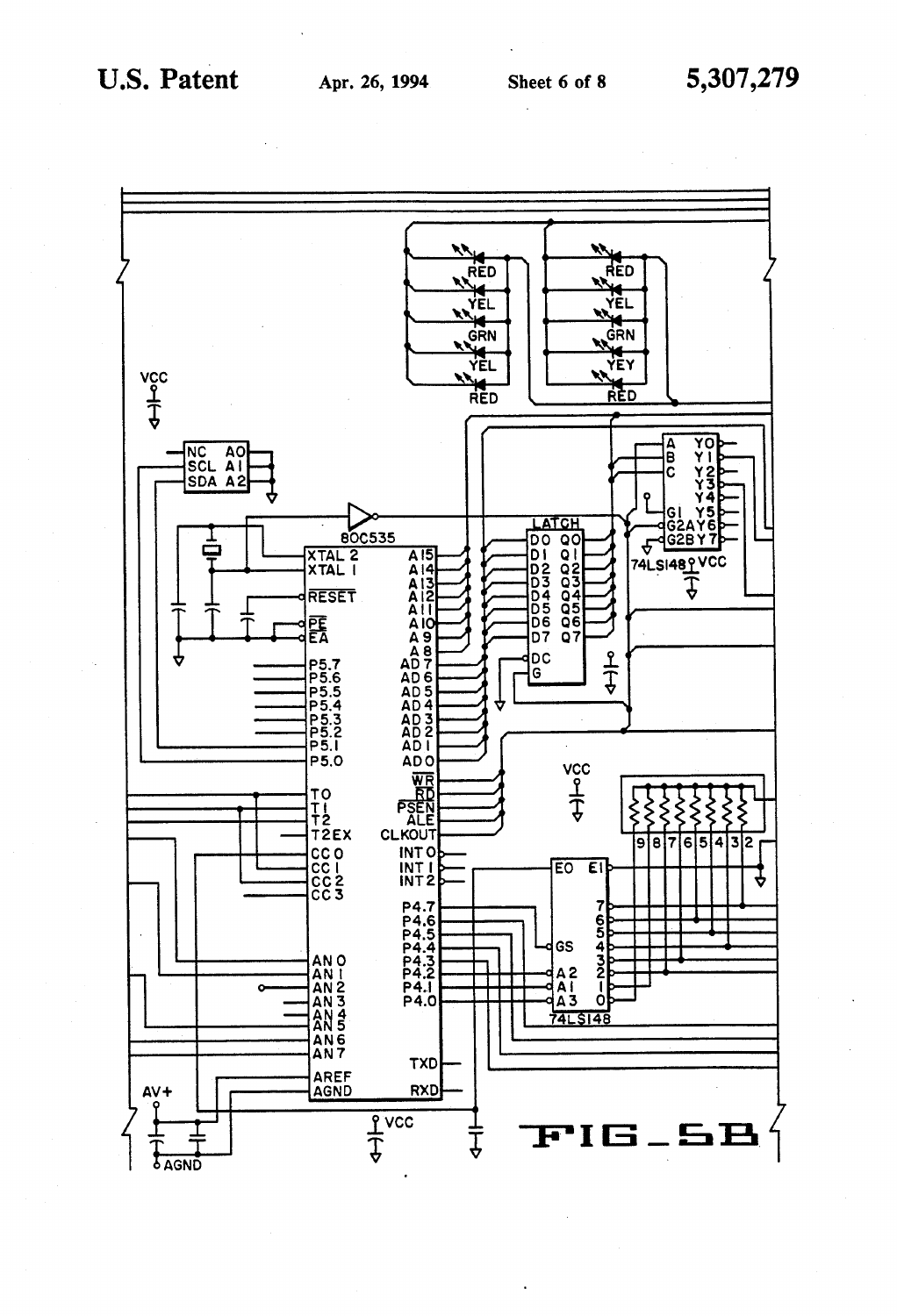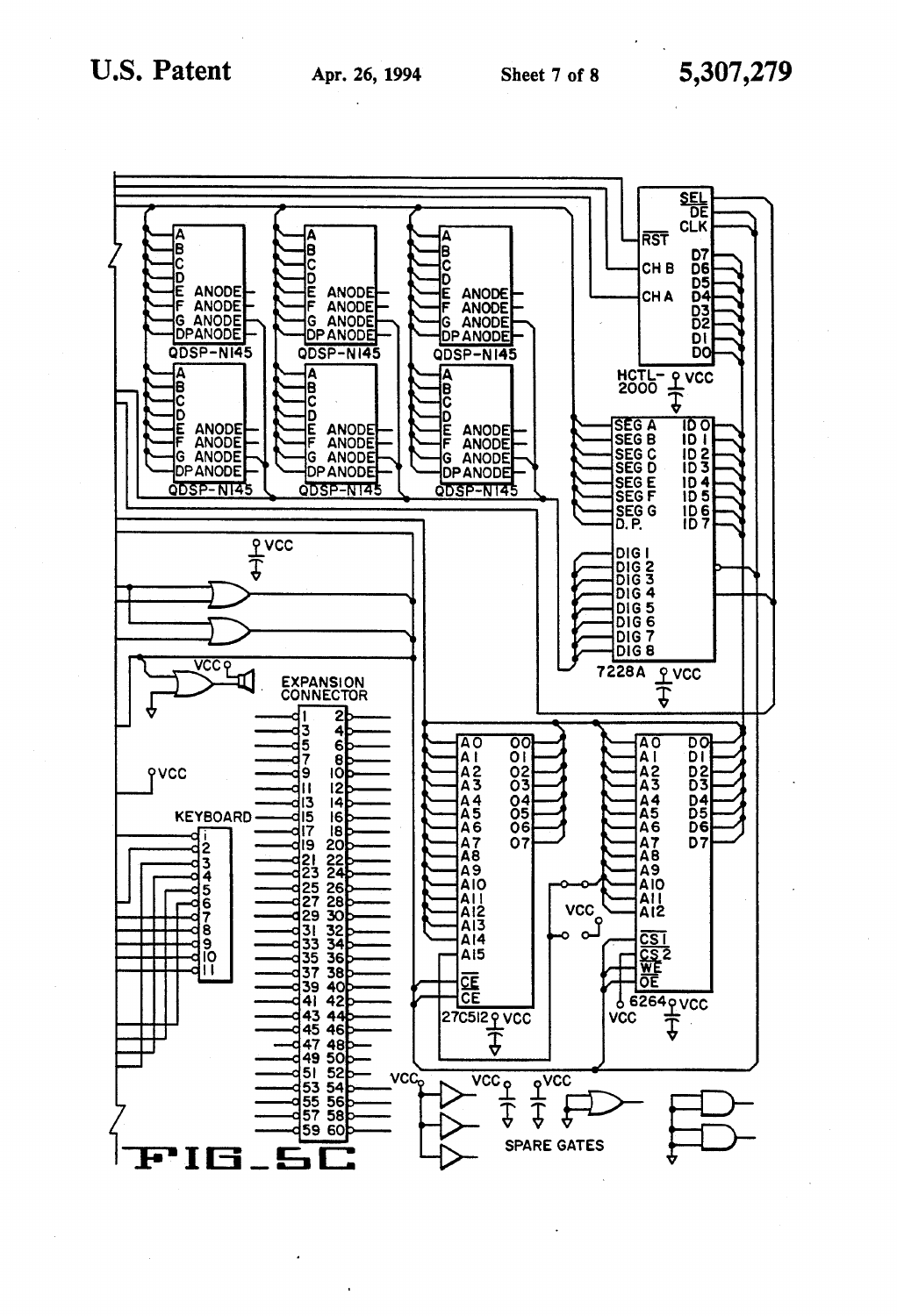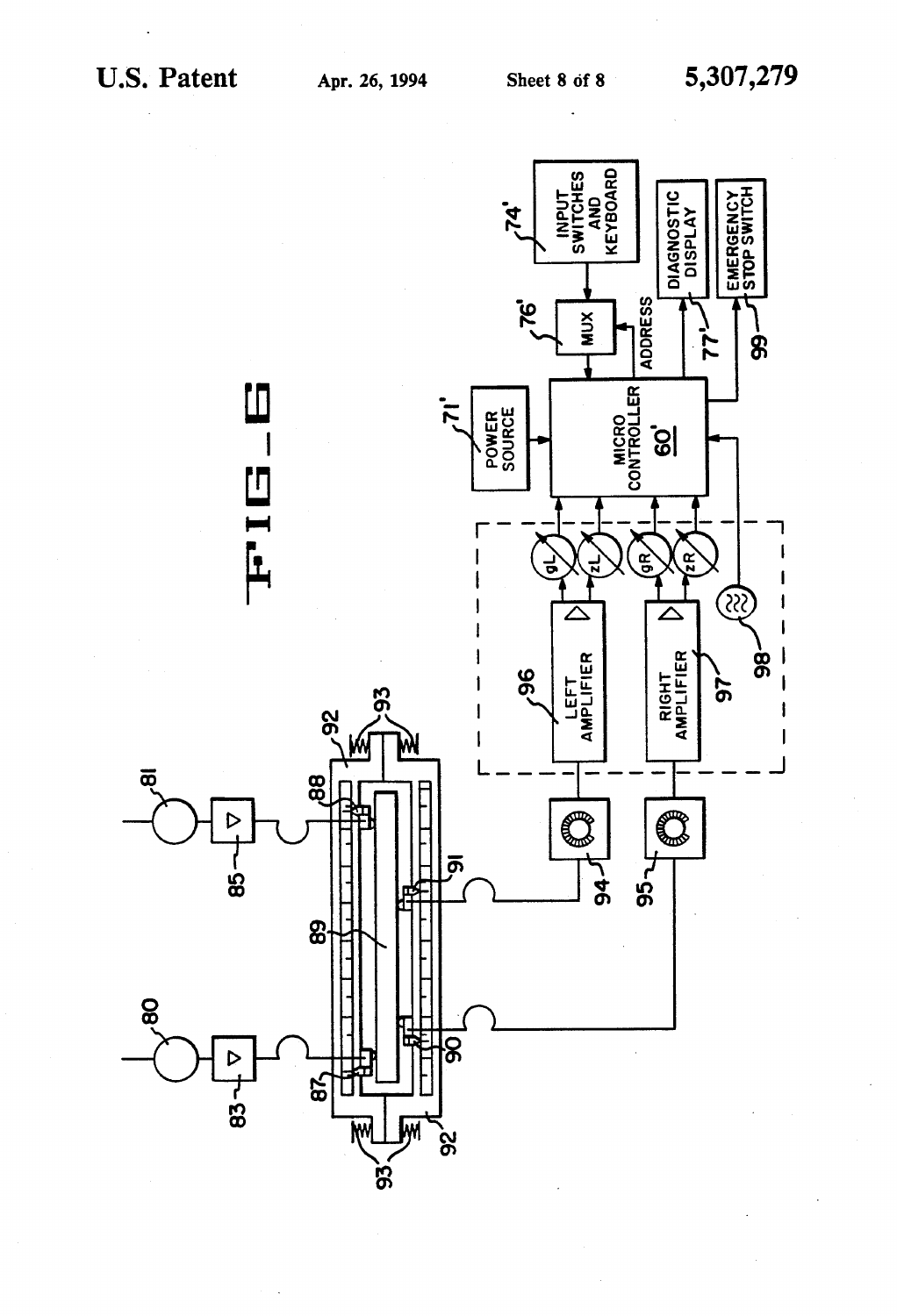### SELF DIAGNOSTIC WHEEL BALANCER

### BACKGROUND OF THE INVENTION

Wheel balancers use a display to indicate to an opera tor the position and amount of counterbalancing weights. These readings are typically displayed on a set of indicators or gauges. Early balancers indicated the readings continuously while the wheel was spinning. A skilled mechanic can read a continuous display of this <sup>10</sup> type and not only determine the unbalance but also diagnose certain types of problems, such as: loose wheel, water inside the tire, bearing or machine fault, ) etc. The disadvantage of a continuous display is that novice (unskilled) users sometimes find it difficult to  $15$ read and are confused by normal fluctuations. To avoid these problems, virtually all modern computerized bal ancers use a "sample-and-hold" technique that stabilizes the display. The drawback is that a stable display pre cludes problem detection and diagnosis. 20

It is an object of the invention to provide a balancer which automatically detects any deviation from its own optimum performance and in addition detects dynamic instabilities in the wheel.

Another object of the invention is to provide a wheel 25 balancer which provides an accurate measurement with a minimal number of wheel rotations.

### SUMMARY OF THE INVENTION

The invention provides a method and apparatus for 30 taking measurements from a small number of rotations of the wheel to be balanced, determining a combined output measurement, determining if the variation of the measurements lie within a predetermined limit, taking additional sample points if the variation of the measure- 35 ments do not lie within a second limit until the variation of the measurements lie within the limit, determining a combined output measurement, and stopping the opera tion whenever the variation in measurements exceeds a<br>second limit. second limit.

#### BRIEF DESCRIPTION OF THE DRAWINGS

FIG. 1 illustrates a sectional view of a hard mount wheel balancer which utilizes the invention.

system of the invention used in the embodiment illus trated in FIG. 1.

FIG. 3 illustrates a flow diagram of the procedure used in the embodiment of the invention illustrated in FIGS. 1 and 2.

FIG. 4 is a schematic diagram of part of an electrical system which can be used in the apparatus illustrated in FIGS. 1 and 2 to carry out the procedure illustrated in FIG. 3.

form a schematic diagram of part of an electrical system which can be used in the apparatus illustrated in FIGS. 1 and 2 to carry out the procedure illustrated in FIG. 3.

FIG. 6 is a schematic illustration of the electrical system of the invention used on another embodiment of 60 the invention.

### DESCRIPTION OF THE PREFERRED EMBODIMENTS

One embodiment of the invention is used on a hard 65 mount wheel balancer 10 illustrated in FIG. 1.

As shown in FIG. 1, an automobile rim and tire com bination (wheel assembly) 21 is shown as the rotating body securely mounted against a shoulder member 22 which is attached to the end of a rotating shaft 23. The rim portion of the wheel assembly 21 has the usual centrally disposed hole which fits over the end of the shaft 23. The rim is held tightly in place by a wheel clamp 24 which engages threads formed on the end of the shaft 23. A pair of bearing housings 26 and 27 are resiliently supported within a fixed, rigid framework 28. The shaft 23 is supported on inner bearing members within the bearing housings 26 and 27, thereby being disposed for rotational motion within the framework 28. Left and right force transducers 29 and 31, respectively, are positioned between the framework 28 and bearing housings 26 and 27. Resilient springs 32 are positioned between each of the force transducers and the framework to maintain the force transducers 29 and 31 in continuous contact with the bearing housings 26 and 27.

An encoder disc 33 is secured to the end of the shaft 23 opposite the end carrying the rim and tire combina tion 21 by means of a nut 34 and therefore rotates with the shaft 23. A motor 36 is mounted on the framework 28 functioning to drive the shaft 23 rotationally through a belt 37 and a pulley 38 which is fixedly mounted on the shaft 23. The pulley 38 can be mounted at various places such as between the bearing housings 26 and 27 as shown or between a bearing housing 26 and the en coder disc 33.

A photosensor and light source assembly 39 is mounted on the framework 28 adjacent to the edge of the encoder disc 33. Signals provided by the photosensor and light source assembly 39 are connected to the circuitry contained within a console 41 having a front panel 42 thereon. The signals provided by the photosensor and light source assembly are three in number, with the signals being labeled in FIG. 1 as f1, f2, and "home" or reference. Force transducers 29 and 31 are also con nected to the electronic circuitry contained in the con sole 41 as is the motor 36. The mechanical arrangement of the wheel unbalance measuring device as disclosed herein to this point may be of the type described in U.S. Pat. No. 4,046,017 issued to Hill.

FIG. 2 is a schematic illustration of the electrical  $45$  indicators 48 provide angular information indicative of FIGS. 5A, B and C when placed next to each other 55 first column, third row on the keyboard and the appro-50 a convenient reading of the axial position of the wheel On display panel 42 is a start/spin switch 45 which initiates a shaft spin routine. Left and right position where weights should be attached at the rim of the wheel assembly 21 to counterbalance the measured unbalance mass. An offset dimension measurement gauge 49 is provided on the front panel 42 from which assembly 21 on the shaft 23 can be obtained. Wheel assembly 21 physical parameters are entered into'the system by means of a four-by-four keyboard 51. The offset dimension is entered by selecting the "O" in the priate offset measurement by means of the numbered keys. The offset is represented in FIG. 1 by the letter "b". In like manner the diameter D of the rim in the rim and tire assembly 21 is entered into the system by select ing the key shown as "D" and the appropriate diameter dimension on the numbered keys. The width of the rim and tire assembly 21 is taken between the two planes, seen as P1 and P2 in FIG. 1, at which counter balancing weights may be applied to the rims. Wheel width is represented in the diagram by the letter "c". The width is entered into the system by selecting the key marked "W" on the keyboard 51 together with the appropriate numbered keys. The selected diameter, width, and off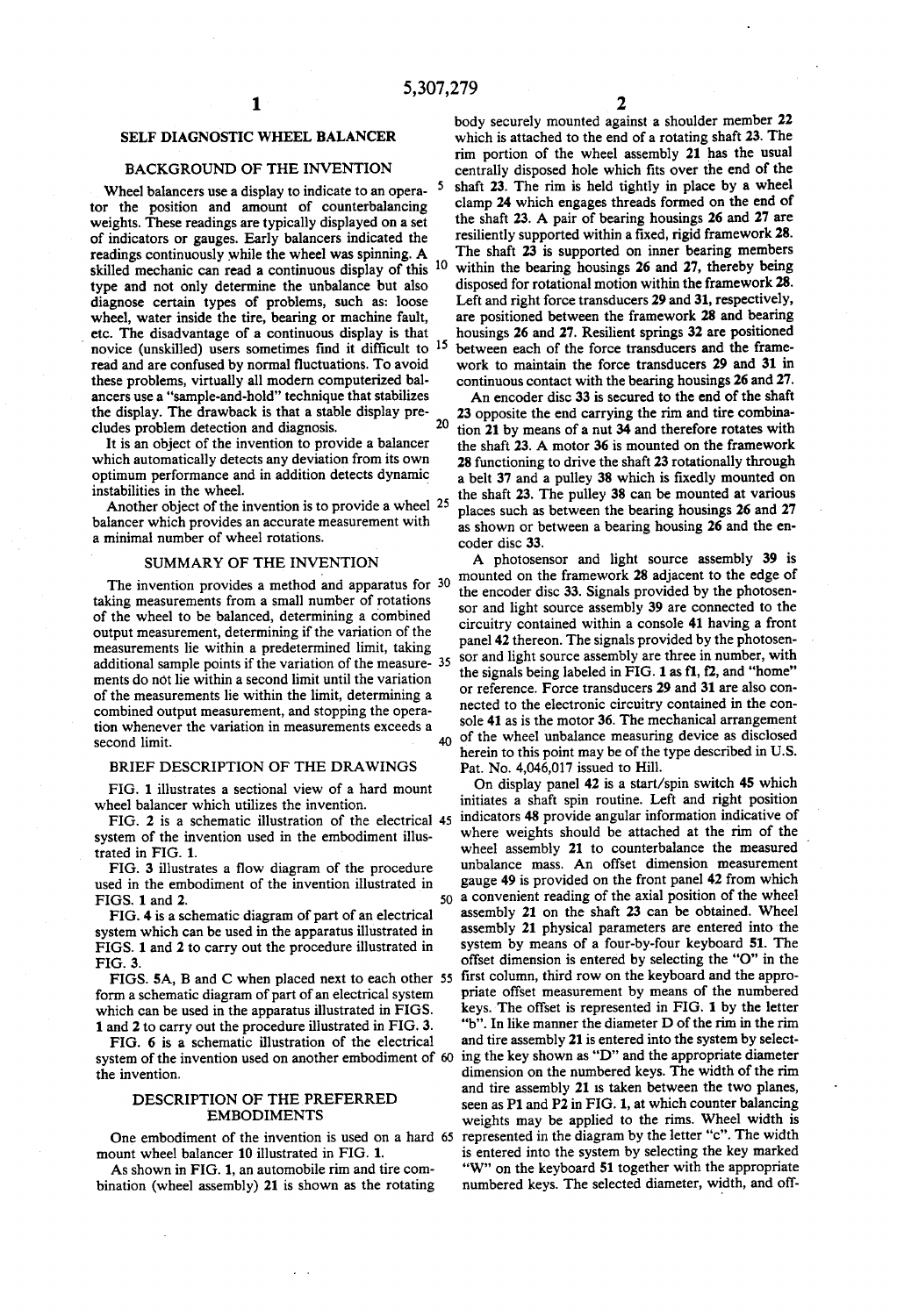set values are displayed in the three place displays 52, 53, and 54, respectively. The panel 42 also has an error display 55 for an error message.

FIG. 2 illustrates a schematic diagram of the electri cal system of the embodiment of the invention illus trated in FIG. 1. Signals from the right transducer 31 are fed as input to a first filter 64 which feeds as output a signal to a micro-controller 60. Signals from the left transducer  $29$  are fed as input to a second filter  $63$ , which feeds as output a signal to the micro-controller 10 60. The micro-controller 60 is powered by a power source 71. The input switches and keyboard 74 are electrically connected to a multiplexer 76 which pro vides input to the micro-controller 60. The micro-con troller 60 provides feedback to the multiplexer 76. The 15 micro-controller 60 provides control signals to the dis play 77 and the motor control 78, which controls the motor 36.

FIG. 3 is a schematic illustration of the operation of the embodiment of the invention illustrated in FIGS.  $1_{20}$ and 2. As described above the keyboard 74 is used to input the offset, the wheel width, and the wheel diame ter into the micro-controller 60 and to tell the micro controller 60 to start the motor 36. The motor 36 begins to rotate the wheel assembly 21 until the wheel assem- $25$ bly 21 reaches a desired rotational speed 210. The angu lar increment sensor 39 sends information regarding the angle of the wheel assembly 21 to the micro-controller 60, which determines the time it takes for the wheel assembly 21 to make a complete rotation  $T_T$ . Using the  $_{30}$ time it takes for the wheel assembly 21 to make a com plete rotation  $T<sub>T</sub>$ , the micro-controller 60 calculates the instantaneous angular velocity  $w_T$  using the equation  $w\tau = 1/T\tau$ . The voltage Vr produced by the right transducer 31 is fed through the first filter 64 to the micro-35 controller 60. The voltage Vl produced by the left transducer 29 is fed through the second filter 63 to the micro-controller 60. The force on the left transducer  $F = (KI)(VI)$ , where K1 is a constant, characteristic of the left transducer 29. The voltage Vr produced by the  $_{40}$ right transducer 31 is fed through the first filter 64 to the micro-controller 60. The force on the right trans ducer  $Fr = (Kr)(Vr)$ , where Kr is a constant, characteristic of the right transducer 31. From these values for each rotation a left weight vector Wl and a right weight  $_{45}$ vector Wr are calculated using the equations:

#### $W = 2(Fl)g/(wT^2D)$  and  $Wr = 2(Fr)g/(wT^2D)$ ,

where g is the gravitational constant.

Two values MINROT and MAXROT are set in the  $_{5.0}$ system. In this embodiment MINROT=5 and MAX  $ROT=30$ . N is set initially to zero. After the wheel assembly 21 reaches a desired rotational speed W1 and Wr are collected for five rotations, creating a seed set of five pairs of WI and Wr. In this embodiment, averaging 55 is used to calculate the mean. The Wl's are averaged together to get  $Wl_{ave}$ , and the Wr's are averaged together to get Wrave. INNER RADIUS and OUTER RADIUS are set in proportion to the magnitude of  $W_{\text{law}}$  and  $W_{\text{wave}}$ . For each pair of the five data a dis- $60$ tance is calculated using the equation:

#### $D = [(W_{ave} - W)^2 + (W_{cave} - W)^2]^{\frac{1}{2}}$

If the distance D for all pairs of data is less than the INNER RADIUS,  $W_{\text{layer}}$  and  $W_{\text{Target}}$  are used as imbalance values and the information to balance the wheel <sup>65</sup> assembly is displayed and the rotation of the wheel assembly 21 is stopped by using the motor as a brake. If a distance D for any of the pairs of data is greater than

the OUTER RADIUS, then the rotation of the wheel assembly 21 is stopped and an error message is dis played 220. If none of the distances D for all of the pairs of data are greater than the OUTER RADIUS and at least one of the distances D of a pair of data is greater than the INNER RADIUS, then N is set to  $N+1$  230 and if N is less than or equal to MAXROT the earliest made pair of data is deleted and a new pair of data is measured, then the procedure is repeated beginning from the step of calculating  $Wl_{ave}$  and  $Wr_{ave}$ . If N>MAXROT than an error message is displayed and the rotation of the wheel assembly is stopped using the motor as a brake 220.

The invention provides a means to determine if errors are being introduced by bearing wear, or fluids in the tire, or improper mounting of the wheel assembly. Such greater would cause pairs of data with distances consis tently greater than the inner radius or in drastic cases greater than the outer radius. The constant determina tion of such errors will stop the rotation of the wheel assembly and signal to the operator that a problem exists, which is causing inaccurate measurements. For temporary errors such as a person or tool accidentally bumping the apparatus, the invention determines that a data pair is in error and selects a new data pair. If the error is temporary such as the bumping of the appara tus, then the elimination of the data in error and the addition of new data will allow the invention to provide an accurate measurement in such conditions.

FIG. 4 is a schematic diagram of a part of an electri cal system. FIGS. 5A,B,C when placed next to each other form a schematic diagram of part of an electrical system. Together FIGS. 4 and 5A,B,C form an electri cal system which may be used to implement the proce dure in FIG. 3 on a wheel balancer as shown in FIGS. 1 and 2.

In alternative embodiments of the invention, the hear ing housings 26 and 27 may use an elastomeric seal on an inner rotating ring to provide protection to the bear ing. In the alternative, the elastomeric seal can be re placed with a metallic non-contacting shield which reduces drag caused by the seal, but also reduces bear ing protection. In addition an embodiment of the inven tion may provide a retained bearing to hold the shaft in place and a "floating" bearing allowing an easier align ment of the bearing races. The floating bearing is accomplished by honing the support for the floating bearing in a bearing tube and lubricating this region. The invention may be used in an all electronic wheel bal ancer with rotational wheel speeds up to 700 rpm.

The above described embodiment uses the invention on a hard mount wheel balancer. Other embodiments of the invention could be used on a soft mount wheel balancer. While the above described embodiment uses data pairs from five rotations, data pair from any number of rotations greater than two could be used. Other statistical measures may also be used, such as the stan dard deviation of a series of data pairs.

FIG. 6 illustrates an electrical schematic of the inven tion used on a balancer described in US. Pat. No. 3,902,373 to Wolf-Dieter Reutlinger incorporated by reference. The balancer utilized is illustrated in FIG. 3 of U.S. Pat. No. 3,902,373, with modifications. As described in U.S. Pat. No. 3,902,373 diaphragms 80 and 81 are made integral with bearing stands. The output sig nals from the two force-measuring diaphragms 80 and 81 are amplified in amplifiers 83 and 85 and led through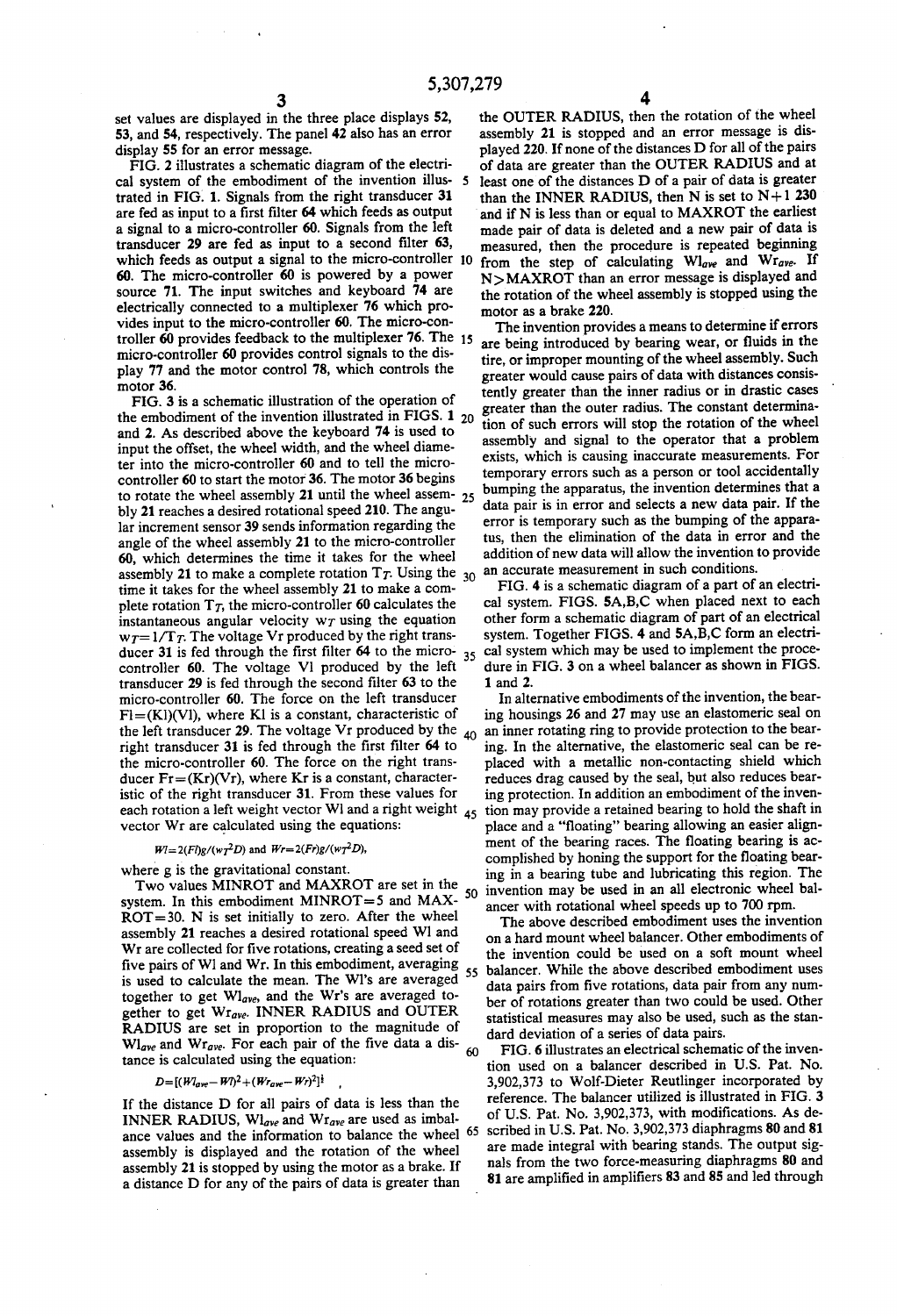reversible alternator force exciters 87 and 88 to develop alternating forces on a beam 89. The beam 89 is sup ported by or on force-measuring diaphragms or sensors 90 and 91. The beam 89 as well as the exciters 87 and 88 and diaphragms 90 and 91 are included in a framing 92 5 held by elastic means. This framing 92 is made up of two parts for the purpose of easily adjusting or setting the alternating force producer and force measuring means. The two parts are urged together by means of tension ing springs 93. The output electrical signals from the force measuring diaphragms 90 and 91 are led to radius controls 94 and 95 at which the radius on the rotor for attachment of weights for the balancing out is set. The signals from the radius controllers 94 and 95 are fed to a left amplifier 96, which generates signals gL and zL, 15 claim 4, wherein the means for computing the mean and a right amplifier 97, which generates signals gR and 2K. These signals and a signal created by a phase gener ator 98 are fed into an electrical system similar to the electrical system in FIG. 2. Similar components be tween the electrical systems in FIG. 2 and FIG. 3 will 20 be similarly numbered. The signals are fed to a micro controller 60'. The micro-controller 60' is powered by a power source 71' and receives input from and provides output to a multiplexer 76' which also receives input from input switches and a keyboard 74'. The micro-con- 25 troller 60' provides output to a diagnostic display 77' and an emergency stop switch 99. The micro-controller 60' processes the signals in a similar manner as described in the previous embodiment.

While preferred embodiments of the present inven- 30 tion have been shown and described herein, it will be appreciated that various changes and modifications may be made therein without departing from the spirit of the invention as defined by the scope of the appended claims. 35

What is claimed is:

1. A self diagnostic wheel balancer for use in balancing a wheel, comprising:

- ing a wheel, comprising: means for rotating the wheel; means for collecting a set of imbalance measurements 40 with the set comprising at least one imbalance mea surement per rotation in a set of at least two rota
	- tions; means for continuously eliminating a value in the set of imbalance measurements and adding a new im balance measurement to the set of imbalance mea surements until any one of the following events is accomplished: the set of imbalance measurements are sufficiently consistent, the set of imbalance measurements are sufficiently inconsistent, and an 50 upper limit of imbalance measurements is reached; and
	- means for displaying a number derived from the set of imbalance measurements indicating how to balance the wheel. 55

2. The self diagnostic wheel balancer, as claimed in claim 1, wherein the means for continuously eliminating a value in the set of imbalance measurements, com

- prises: means for computing the mean value of the set of 60
	- imbalance measurements; and means for determining if any of the imbalance mea surements are outside of a first distance from the mean of the set of imbalance measurements.

3. The self diagnostic wheel balancer, as claimed in 65

claim 2, further comprising: means for determining if any of the imbalance mea surements are outside of a second distance, which

is greater than the first distance from the mean of the set of imbalance measurements; and means for displaying an error signal if any of the

- imbalance measurements is outside the second dis tance from the means of the set imbalance measure ments.
- 4. The self diagnostic wheel balancer, as claimed in
- claim 3, further comprising: means for counting the total number of imbalance
	- measurements taken; and means for displaying an error signal if the total num ber of imbalance measurements is greater than a set value.

5. The self diagnostic wheel balancer, as claimed in' value of the set of imbalance measurements comprises, means for averaging the set of imbalance measurements.

6. The self diagnostic wheel balancer, as claimed in claim 4, further comprising, means for stopping the rotating wheel when an error signal is displayed.

7. The self diagnostic wheel balancer, as claimed in claim 1, wherein the means for continuously eliminating a value in the set of imbalance measurements and adding a new imbalance measurement to the set of imbalance

- means for removing the earliest measured value from the set of imbalance measurements;
- means for adding a new imbalance measurement to<br>the set of imbalance measurements: and
- means for determining whether the set of imbalance measurements is consistent.

8. The self diagnostic wheel balancer, as claimed in

- claim 1, further comprising: means for counting the total number of imbalance
	- measurements taken; and means for displaying an error signal if the total num ber of imbalance measurements is greater than a set value.

9. The self diagnostic wheel balancer, as claimed in claim 8, wherein the means for continuously eliminating a value in the set of imbalance measurements and adding a new imbalance measurement to the set of imbalance measurements, further comprises: .

- means for eliminating the earliest measured value<br>from the set of imbalance measurements:
- means for adding a new imbalance measurement to the set of imbalance measurements; and
- means for determining whether the set of imbalance measurements is consistent.

10. A method of providing a self diagnostic wheel balancer for use in balancing a wheel, comprising the steps of:

rotating the wheel to a desired speed;

- collecting a set of imbalance measurements wherein the set of imbalance measurements comprises at least one imbalance measurement per rotation in a set of at least two rotations;
- continuously eliminating an imbalance measurement from the set of imbalance measurements and add ing a new imbalance measurement to the set of imbalance measurements until any of the following events is accomplished: the entire set of imbalance measurements is within a set distance from each other, and until an upper limit of imbalance mea surements is reached; and
- displaying a number derived from the set of imbal ance measurements indicating how to correct the imbalance of the wheel.